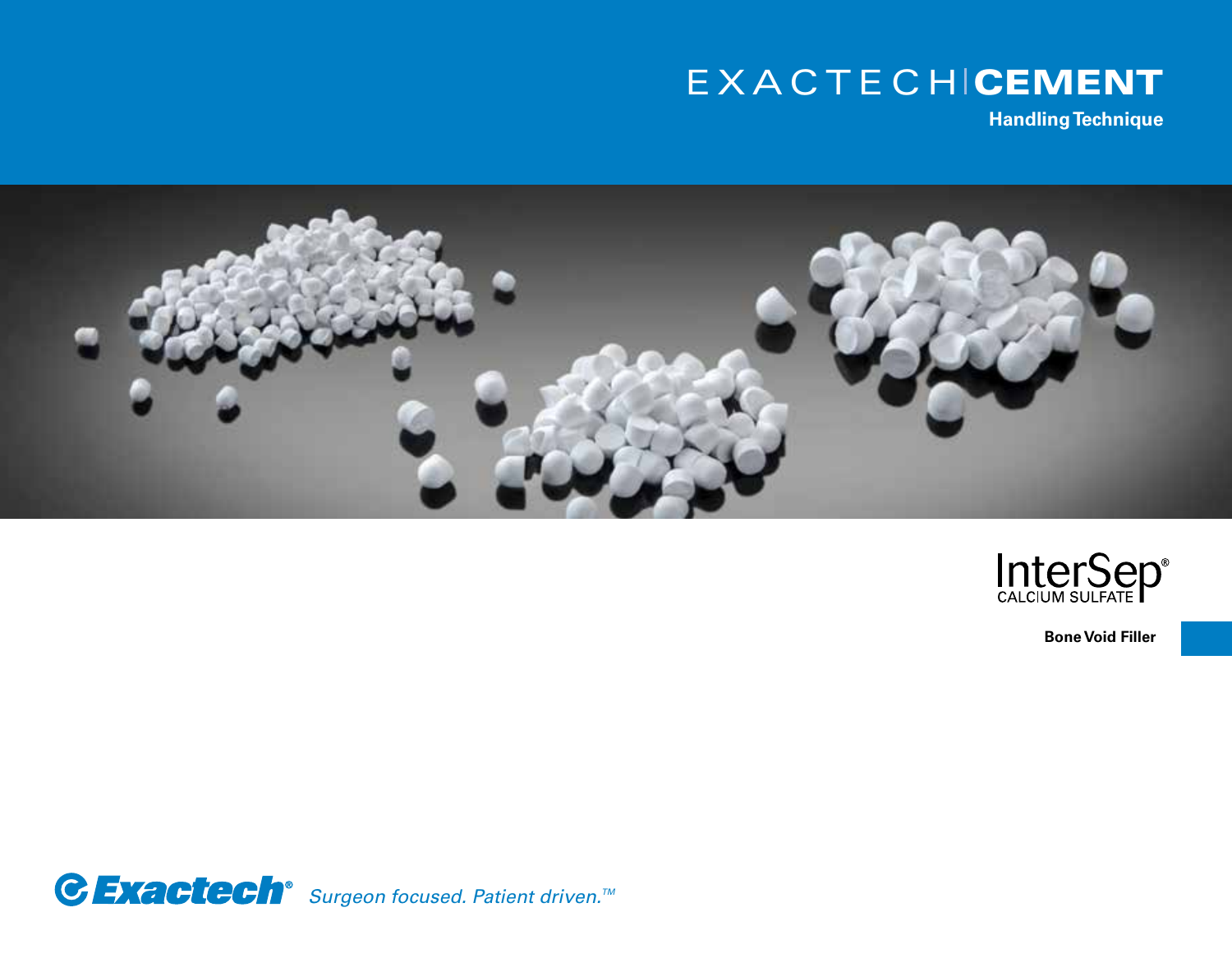#### **PREPARATION INSTRUCTIONS**

InterSep® is a calcium sulfate bone void filler for single patient use. The kit contains calcium sulfate powder and liquid mixing solution in pre-measured quantities, a sterile mixing bowl, a spatula and a bead mat mold. When the measured quantities are mixed together, the result is a paste which may be gently packed, as either paste or molded beads, into bony voids or gaps of the skeletal system. InterSep is biodegradable, radiopaque and may be used in an infected site.

## PREPARE

#### **STEP 1**

Prepare the implant site by removing blood clots and tissue debris with the use of pulsatile lavage and suction.



#### **STEP 2**

Open the calcium sulfate powder vial and empty contents into the sterile mixing bowl provided. Gently tap the vial to ensure maximum transfer of powder.



#### **STEP 3**

Open the liquid vial and empty contents into the sterile mixing bowl around the periphery and edge of the bowl incorporating liquid with the calcium sulfate powder. Gently tap the vial to ensure maximum transfer of liquid.

*Note: Proper eye protection and surgical gloves must be worn when mixing InterSep.*



# **TRANSFFR**

#### **STEP 5**

If InterSep is desired to be delivered as beads, use the wide end of the spatula to scoop and

load from the Mixing Bowl and into the Bead Mold Mat, provided by the kit.

### **INSTRUCTIONS FOR BEAD OPTION**



#### **STEP 6**

Three (3), 4.5 and 6 mm bead size can be created based on surgeon's preference. Use the long axis of the spatula to spread the paste into the Bead Mold Mat.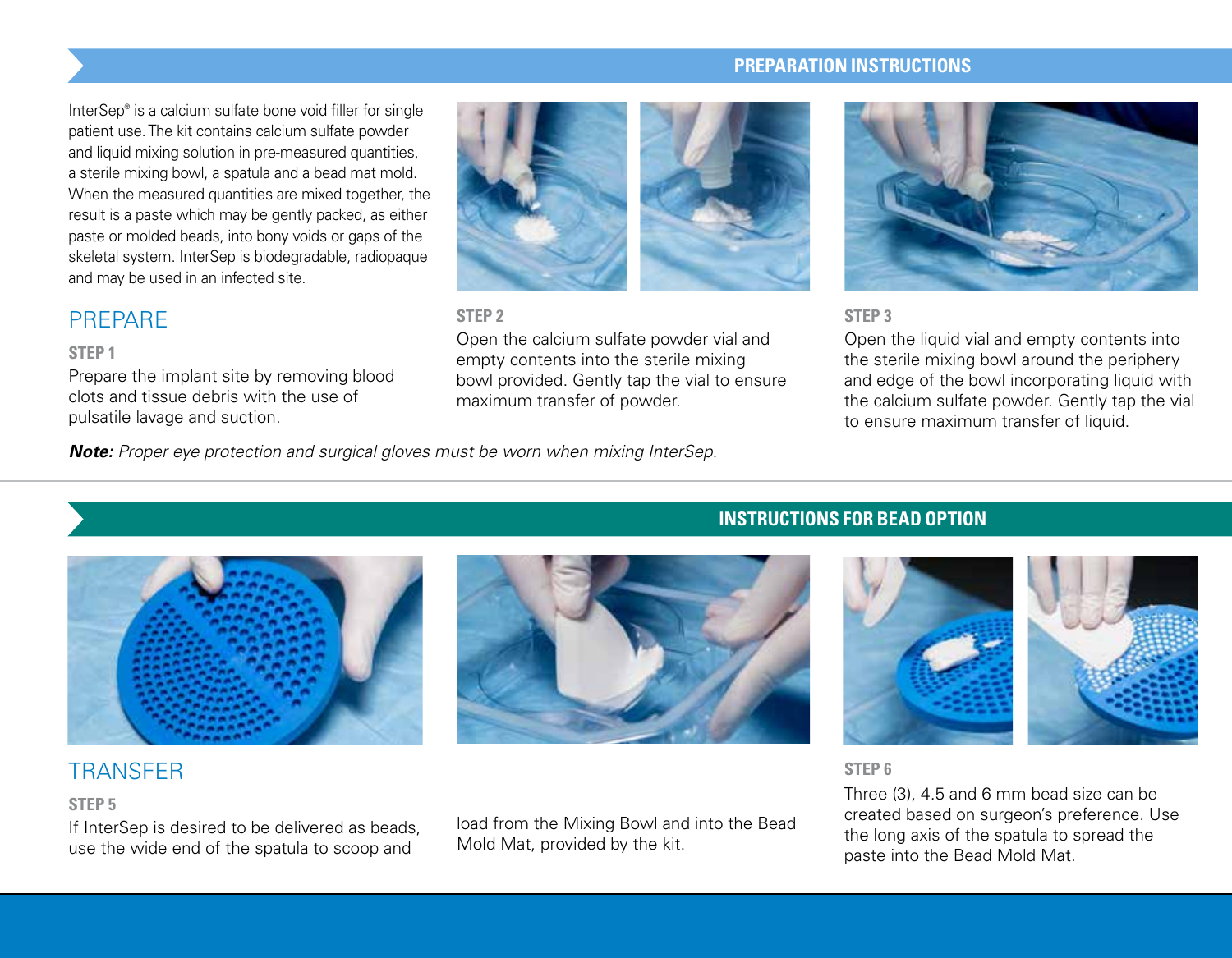

# MIX

#### **STEP 4**

Using the pestle on the long end of the provided spatula, mix the powder and liquid together in a circular motion for approximately 60 seconds or until an even and smooth mixture is achieved. The objective is to completely wet the powder with liquid to ensure a proper mix.



**STEP 5**

Once mixed, InterSep may be delivered to the target site by using manual impaction.

*Note: During the mixing process material may collect on the spatula. This material must be reincorporated into the mixing process to ensure a proper mix of components.* 

# **INSTRUCTIONS FOR PASTE OPTION**



### **STEP 6**

Irrigation is **not allowed** during the setting period. Following the five-minute postimplantation setting period, closure of the surgical site may be commenced.



#### **STEP 7**

Gently tap the Bead Mold Mat onto the table a few times to make sure proper filling of individual wells.



# **SFT**

#### **STEP 8**

Allow a minimum of five minutes for InterSep to be cured in the Bead Mold Mat.



# REMOVE

#### **STEP 9**

Gently flex the Bead Mold Mat to release the beads in the sterile field.